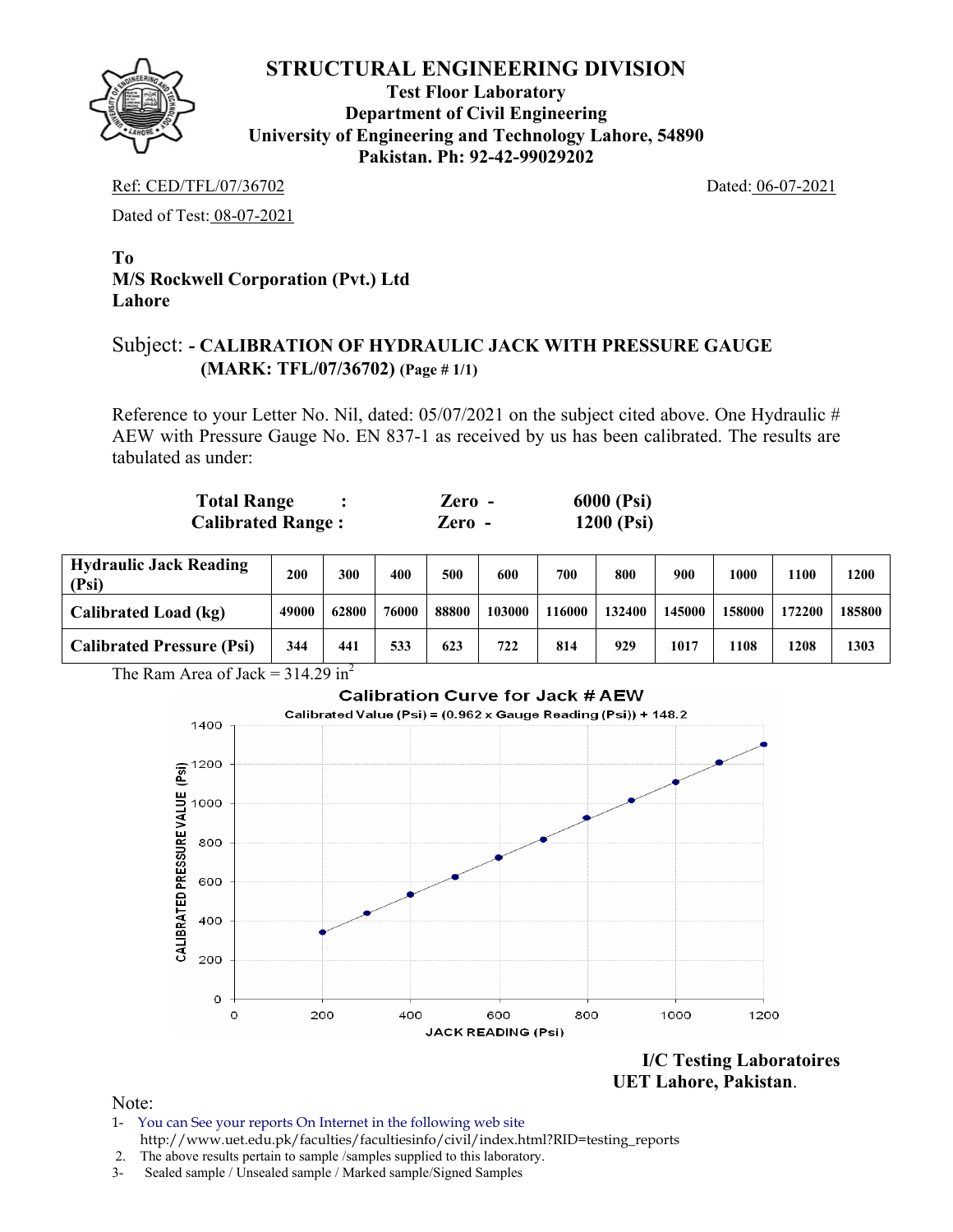

#### **Test Floor Laboratory Department of Civil Engineering University of Engineering and Technology Lahore, 54890 Pakistan. Ph: 92-42-99029202**

To, Project Engineer MA Engineering Services Engro Enfrashare B2S Towers (Enfrashare Sites: QSBT03, KGH105, KKQ925, KISL04, NRO0243, KKX762, KKZ315, Site Sale 60, Site Sale 62, Site Sale 29, Site Sale 38, Site Sale 25, 43297) Reference # CED/TFL **36707** (Dr. Usman Akmal) Dated: 07-07-2021 Reference of the request letter # MA/UET/LHR/008 Dated: 02-06-2021

# **Tension Test Report** (Page -1/1)

Date of Test 08-07-2021 Gauge length 8 inches

Description Deformed Steel Bar Tensile and Bend Test as per ASTM-A615

| Sr. No.                                                        | Weight           | Diameter/<br><b>Size</b><br>(mm) |                | Area<br>$(in^2)$ |                | <b>Yield load</b>                                   | <b>Breaking</b><br>Load | <b>Yield Stress</b><br>(psi) |               | <b>Ultimate Stress</b><br>(psi) |                | Elongation     | % Elongation | Remarks |
|----------------------------------------------------------------|------------------|----------------------------------|----------------|------------------|----------------|-----------------------------------------------------|-------------------------|------------------------------|---------------|---------------------------------|----------------|----------------|--------------|---------|
|                                                                | (1bs/ft)         | Nominal                          | Actual         | Nominal          | <b>Actual</b>  | (kg)                                                | (kg)                    | Nominal                      | <b>Actual</b> | Nominal                         | <b>Actual</b>  | (inch)         |              |         |
| 1                                                              | 0.358            | 10                               | 9.30           | 0.12             | 0.105          | 3500                                                | 4600                    | 64301                        | 73290         | 84510                           | 96400          | 1.10           | 13.8         |         |
|                                                                | ۰                | $\blacksquare$                   | $\blacksquare$ | Ξ.               | $\blacksquare$ |                                                     | -                       | ۰                            |               | $\blacksquare$                  | $\blacksquare$ | $\blacksquare$ |              |         |
|                                                                |                  | ۰                                |                | ۰                |                |                                                     |                         |                              |               |                                 | $\blacksquare$ | ٠              |              |         |
| $\overline{a}$                                                 |                  | $\blacksquare$                   |                |                  |                |                                                     |                         |                              |               |                                 | $\blacksquare$ | $\blacksquare$ |              |         |
| $\blacksquare$                                                 | $\blacksquare$   | ۰                                | $\blacksquare$ | -                |                |                                                     |                         |                              |               |                                 | ۰              | $\blacksquare$ |              |         |
| $\blacksquare$                                                 |                  | ۰                                |                |                  |                |                                                     |                         |                              |               |                                 | $\blacksquare$ | $\blacksquare$ |              |         |
| Note: only one sample for tensile and one sample for bend test |                  |                                  |                |                  |                |                                                     |                         |                              |               |                                 |                |                |              |         |
|                                                                |                  |                                  |                |                  |                |                                                     |                         |                              |               |                                 |                |                |              |         |
|                                                                | <b>Bend Test</b> |                                  |                |                  |                |                                                     |                         |                              |               |                                 |                |                |              |         |
|                                                                |                  |                                  |                |                  |                | 10mm Dia Bar Bend Test Through 180° is Satisfactory |                         |                              |               |                                 |                |                |              |         |
|                                                                |                  |                                  |                |                  |                |                                                     |                         |                              |               |                                 |                |                |              |         |
|                                                                |                  |                                  |                |                  |                |                                                     |                         |                              |               |                                 |                |                |              |         |

**I/C Testing Laboratoires UET Lahore, Pakistan**.

Note:

- 1- You can See your reports On Internet in the following web site http://www.uet.edu.pk/faculties/facultiesinfo/civil/index.html?RID=testing\_reports
- 2. The above results pertain to sample /samples supplied to this laboratory.
- 3- Sealed sample / Unsealed sample / Marked sample/Signed Samples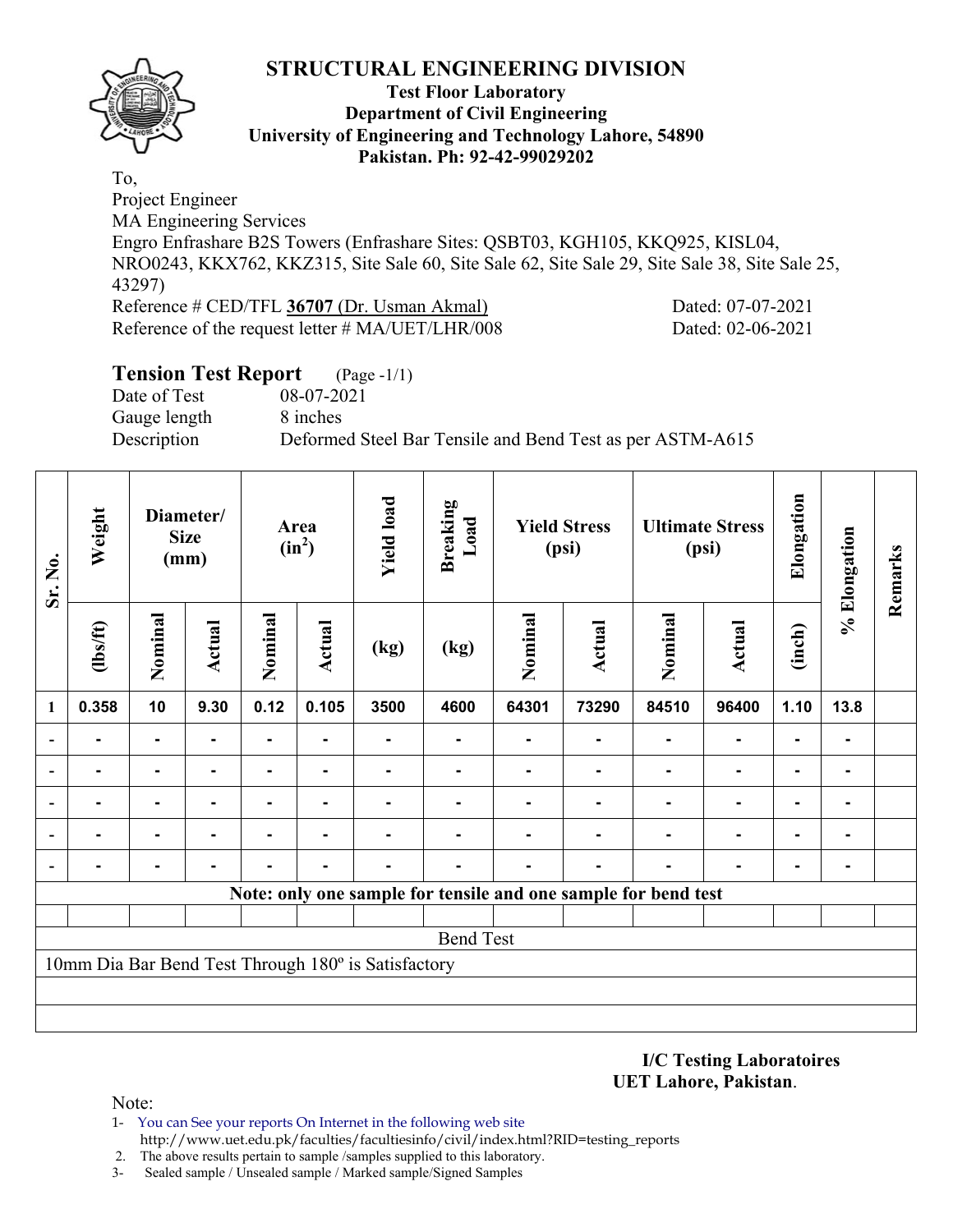

#### **Test Floor Laboratory Department of Civil Engineering University of Engineering and Technology Lahore, 54890 Pakistan. Ph: 92-42-99029202**

To, Sub Divisional Officer Sub Division No. 17 (M&R) GOR-I, Lahore (A/A & Improvement of Residence No. 24-Aikman Road (IGP House) in GOR-I, Lahore)

Reference # CED/TFL **36708** (Dr. Usman Akmal) Dated: 07-07-2021 Reference of the request letter # 658 Dated: 23-06-2021

| <b>Tension Test Report</b> (Page -1/1) |                                                           |
|----------------------------------------|-----------------------------------------------------------|
| Date of Test                           | 08-07-2021                                                |
| Gauge length                           | 8 inches                                                  |
| Description                            | Deformed Steel Bar Tensile and Bend Test as per ASTM-A615 |

| Sr. No.        | Weight                                                         | Diameter/<br><b>Size</b><br>(inch) |                | Area<br>$(in^2)$ |               | <b>Yield load</b>                                   | <b>Breaking</b><br>Load |         | <b>Yield Stress</b><br>(psi) |         | <b>Ultimate Stress</b><br>(psi) |                | % Elongation | Remarks |
|----------------|----------------------------------------------------------------|------------------------------------|----------------|------------------|---------------|-----------------------------------------------------|-------------------------|---------|------------------------------|---------|---------------------------------|----------------|--------------|---------|
|                | Nominal<br>$\frac{2}{10}$                                      |                                    | <b>Actual</b>  | Nominal          | <b>Actual</b> | (kg)                                                | (kg)                    | Nominal | <b>Actual</b>                | Nominal | <b>Actual</b>                   |                |              |         |
| 1              | 0.386                                                          | 3/8                                | 0.380          | 0.11             | 0.114         | 3600                                                | 4700                    | 72200   | 69900                        | 94200   | 91300                           | 1.20           | 15.0         |         |
|                |                                                                | ۰                                  |                | ۰                |               |                                                     |                         |         | $\blacksquare$               | ۰       |                                 | ۰              | ۰            |         |
|                | -                                                              | $\blacksquare$                     | $\blacksquare$ | ۰                | ٠             |                                                     |                         |         | $\blacksquare$               |         | $\blacksquare$                  | $\blacksquare$ | ٠            |         |
|                |                                                                | ۰                                  |                |                  |               |                                                     |                         |         |                              |         | $\blacksquare$                  | ۰              | ۰            |         |
|                |                                                                | $\blacksquare$                     |                |                  |               |                                                     |                         |         |                              |         |                                 | $\blacksquare$ | ۰            |         |
| $\overline{a}$ |                                                                |                                    |                |                  |               |                                                     |                         |         |                              |         |                                 | $\blacksquare$ |              |         |
|                | Note: only one sample for tensile and one sample for bend test |                                    |                |                  |               |                                                     |                         |         |                              |         |                                 |                |              |         |
|                |                                                                |                                    |                |                  |               |                                                     |                         |         |                              |         |                                 |                |              |         |
|                | <b>Bend Test</b>                                               |                                    |                |                  |               |                                                     |                         |         |                              |         |                                 |                |              |         |
|                |                                                                |                                    |                |                  |               | 3/8" Dia Bar Bend Test Through 180° is Satisfactory |                         |         |                              |         |                                 |                |              |         |
|                |                                                                |                                    |                |                  |               |                                                     |                         |         |                              |         |                                 |                |              |         |
|                |                                                                |                                    |                |                  |               |                                                     |                         |         |                              |         |                                 |                |              |         |

**I/C Testing Laboratoires UET Lahore, Pakistan**.

Note:

- 1- You can See your reports On Internet in the following web site http://www.uet.edu.pk/faculties/facultiesinfo/civil/index.html?RID=testing\_reports
- 2. The above results pertain to sample /samples supplied to this laboratory.
- 3- Sealed sample / Unsealed sample / Marked sample/Signed Samples